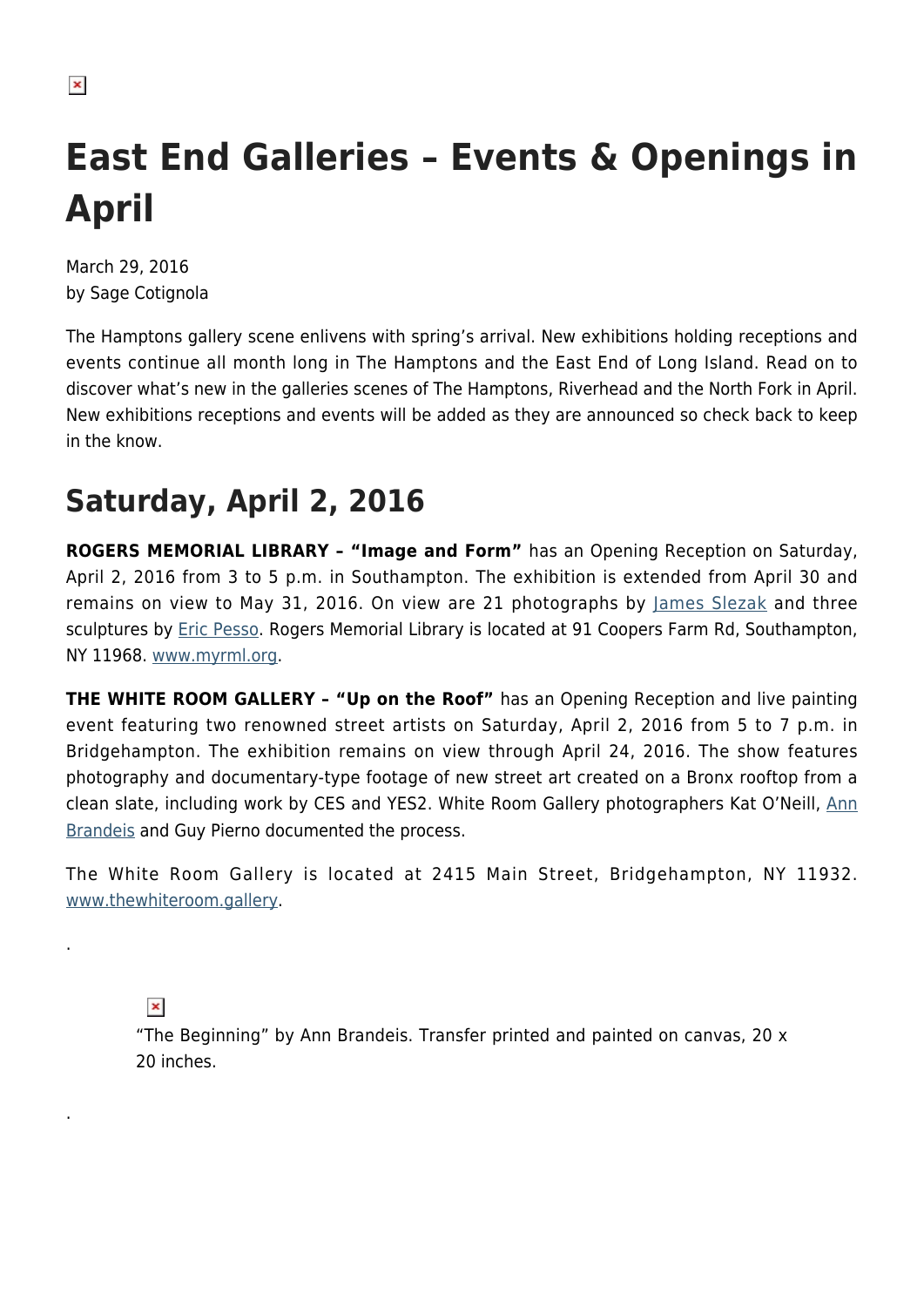## **Friday, April 5, 2016**

**EAST END ARTS at RIVERHEAD TOWN HALL GALLERY – "Art Exhibition Featuring Watercolorist Jean Caiola"** has a Reception on Friday, April 5, 2016 from 2 to 4 p.m. in Riverhead. The exhibition remains on view through May 13, 2016. Rocky Point artist Jean Caiola presents plein air paintings. Riverhead Town Hall Gallery is located at 200 Howell Avenue, Riverhead, NY 11901. The show is presented by [East End Arts.](http://www.eastendarts.org/)

### **Saturday, April 9, 2016**

### **AMAGANSETT**

**ILLE ARTS – "SELVEDGE"** has an Opening Reception on Saturday, April 9, 2016 from 5 to 7 p.m. The exhibition remains on view through April 25, 2016. Brooklyn artists [Maeve D'Arcy](http://maevedarcy.com/home.html) and [Crystal](http://www.crystalgregory.org/) [Gregory](http://www.crystalgregory.org/) will present works inspired by weaving and textile traditions. Ille Arts is located at 171 Main Street, Amagansett, NY 11930. [www.illearts.com.](http://www.illearts.com)

#### **EAST HAMPTON**

**HALSEY MCKAY GALLERY – "Christoph Robner"** and **"Adrianne Rubenstein"** have an Opening Reception on Saturday, April 9, 2016 from 6 to 8 p.m. The exhibition remains on view through May 8, 2016. The two solo shows are presented simultaneously at Halsey McKay Gallery in their Main and Upstairs galleries. Halsey McKay Gallery is located at 79 Newtown Lane, East Hampton, NY 11937. [www.halseymckay.com](http://www.halseymckay.com).

**THE DRAWING ROOM – "Steven Antonakos"** has an Opening Reception on Saturday, April 9, 2016 from 5 to 7 p.m. A Gallery Talk with Eric Booker, Assistant Curator at the National Academy Museum, Takes place on April 9 at 4:30 p.m. The exhibition remains on view through May 9, 2016. On view are neon works and drawings from the 1970's by [Steven Antonakos.](http://www.stephenantonakos.com/) The Drawing Room is located at 66H Newtown Lane, East Hampton, NY 11937. [www.drawingroom-gallery.com](http://www.drawingroom-gallery.com).

#### **RIVERHEAD**

**SUFFOLK COUNTY HISTORICAL SOCIETY – "Fullerton's Long Island: The Lure of the Land"** has an Opening Reception on Saturday, April 9, 2016 at 1 p.m. in Riverhead. The exhibition remains on view through December 23, 2016. Between 1890 and 1930, Hal B. Fullerton created over 10,000 images of Long Island. The exhibition will feature over 70 large historic photographs from the Fullerton Collection. Suffolk County Historical Society is located at 300 West Main St. Riverhead, NY 11901. [www.suffolkcountyhistoricalsociety.org](http://www.suffolkcountyhistoricalsociety.org).

#### **SAG HARBOR**

**RJD GALLERY – "Barbed Wire & Picket Fences"** has an Opening Reception on Saturday, April 9, 2016 from 6 to 8 p.m. The exhibition features mixed media figurative works by [Charlotta Janssen](http://charlottajanssen.com/)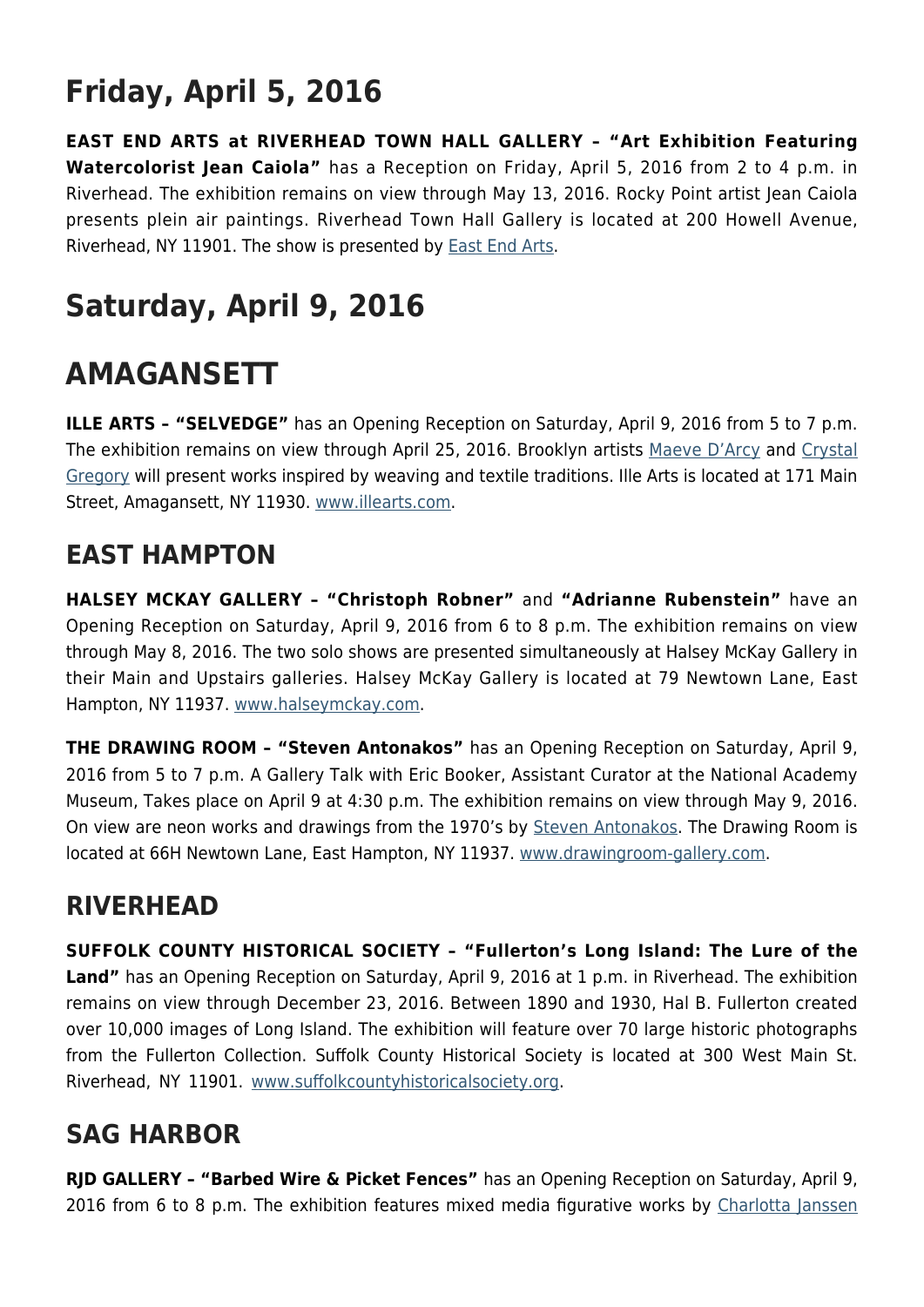and [Phillip Thomas.](https://www.artsy.net/artist/phillip-thomas) The contemporary artists document historical moments of struggle toward a "post-racial atmosphere." RJD Gallery is located at 90 Main Street, Sag Harbor NY 11963. [www.rjdgallery.com](http://www.rjdgallery.com).

### **Sunday, April 10, 2016**

**ACCABONAC HOUSE – A Pop-Up Group Show** has an Opening Reception on Sunday, April 10 from noon to 4 p.m. The exhibition remains on view through May 8, 2016. The show is curated by Halsey Mckay Gallery in East Hampton and features work by Adam Marnie and Aaron Aujla. The Accabonac House is located at 55 Alewive Brook Road, East Hampton, NY. This is the first event of 2016 at the year-old artist residency program held at the former Elaine de Kooning House. Click [here](http://www.halseymckay.com/future-exhibitions) for details on the exhibition.

**CELADON GALLERY – "Bounty"** has a Brunch Reception on Sunday, April 10, 2016 from 11 a.m. to 1 p.m. in Bridgehampton. The exhibition remains on view through May 15, 2016. The exhibition features "ceramics for the home" made by members of the Clay Art Guild of the Hamptons. Celadon Clay Art Gallery & Shop is located at 128 Bridgehampton-Sag Harbor Turnpike, Bridgehampton, NY 11932. [www.hamptonsclayart.org.](http://www.hamptonsclayart.org/)

### **Saturday, April 16, 2016**

**ALEX FERRONE GALLERY – "Alex Ferrone: Aerial Observations"** has a Spring Reception on Saturday, April 16, 2016 from 6 to 8 p.m. Wine and light bites will be served celebrating the warming of the weather. Photographs from Ferrone's "Aerial Observations" series will be on view while the gallery gears up for its official season opening in May. Alex Ferrone Gallery is located at 25425 Main Road, Cutchogue, NY 11935. [www.alexferronegallery.com](http://www.alexferronegallery.com).

#### **ROMANY KRAMORIS GALLERY – "The Artwork of**

**Lianne Alcon, Casey Chalem Anderson, Jennifer Levine, Berges Alvarez, Sherry Pollack Walker, Martha McAleer"** has an Opening Reception on Saturday, April 16 from 4 to 5:30 p.m. The group show remains on view through May 5, 2016. Romany Kramoris Gallery is located at 41 Main Street, Sag Harbor, NY, 11963. [www.kramorisgallery.com.](http://www.kramorisgallery.com)

 $\pmb{\times}$ 

.

.

"Hampton Dunes" by Berges Alvarez. Mixed media, 34 x 24 inches.

**SARA NIGHTINGALE GALLERY – "Steve Miller: Your Version, My Version"** has an Opening Reception on Saturday, April 16, 2016 from 5:30 to 7:30 p.m. in Water Mill. The exhibition remains on view through April 30, 2016. The show features paintings from [Steve Miller'](http://stevemiller.com/)s Health of the Planet series that examine relationships between organic and technical forms, the macro and the micro, photography and painting, representation and abstraction. X-rays of flora and fauna from the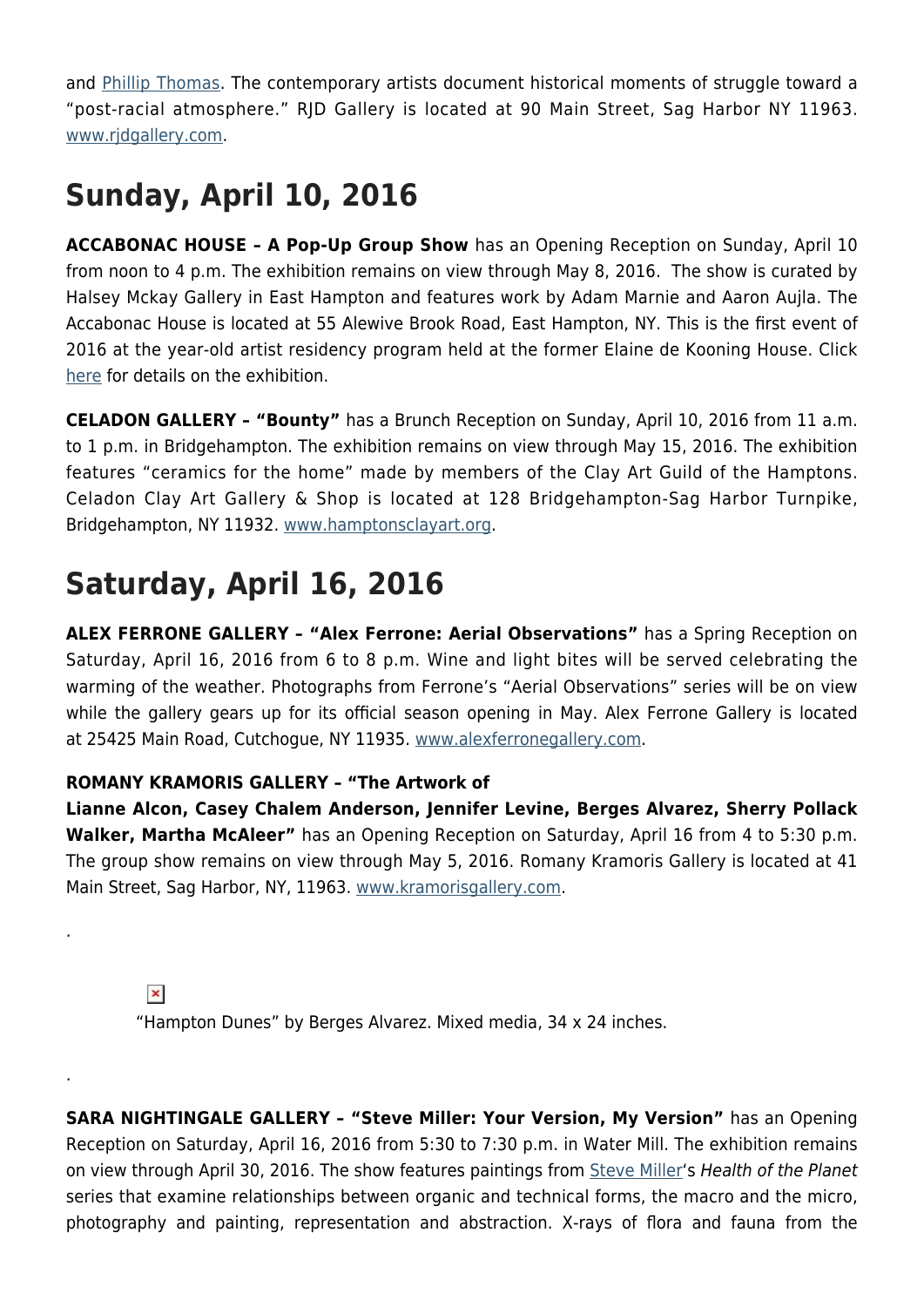Amazon region inform Miller's visual vocabulary in these works. Sara Nightingale Gallery is located at 688 Montauk Hwy, Water Mill, NY 11976. [www.saranightingale.com](http://www.saranightingale.com).

 $\pmb{\times}$ 

.

.

.

.

.

.

"Conditions Of The Flow" by Steve Miller. Mixed media on canvas, 40 x 64 inches.

### **Sunday, April 17, 2016**

**MONTAUK LIBRARY – "Love of the Land (and Sea)"** has an Opening Reception on Sunday, April 17, 2016 from 2:30 to 4:30 p.m. The exhibition remains on view through April 30, 2016. The show features photographs by Dawn Watson. The Montauk Library is located at 871 Montauk Hwy, Montauk, NY 11954. [www.montauklibrary.org.](http://www.montauklibrary.org)

 $\pmb{\times}$ "Solace" by Dawn Watson.

**SOUTHAMPTON CULTURAL CENTER – "East End Realists"** has an Opening Reception on Sunday, April 17, 2016 from 4 to 6 p.m. in Southampton. The exhibition remains on view through May 23, 2016. Featured artists include Lucille Berrill Paulsen, David Paulsen, Pam Thomson, Peter Beston, Roxanne Panero, Jane Kirkwood, Aubrey Grainger, Keith Mantell and Ann Lombardo. The exhibition presents representational paintings in the genres of still-life, landscape, portrait, interiors and more. Southampton Cultural Center is located at the Levitas Center for the Arts, 25 Pond Lane, Southampton, NY 11968. [www.scc-arts.org.](http://www.scc-arts.org)

 $\pmb{\times}$ "Loxahatchee" by Roxanne Panero.

### **Friday, April 29, 2016**

**EAST END ARTS – "Art of the Non-Dominant Hand"** has an Opening Reception on Friday, April 29, 2016 from 5 to 7 p.m. The exhibition remains on view through June 10, 2016. The show will be juried by Mark Humphrey of Mark Humphrey Gallery in Southampton, NY. Artists who have